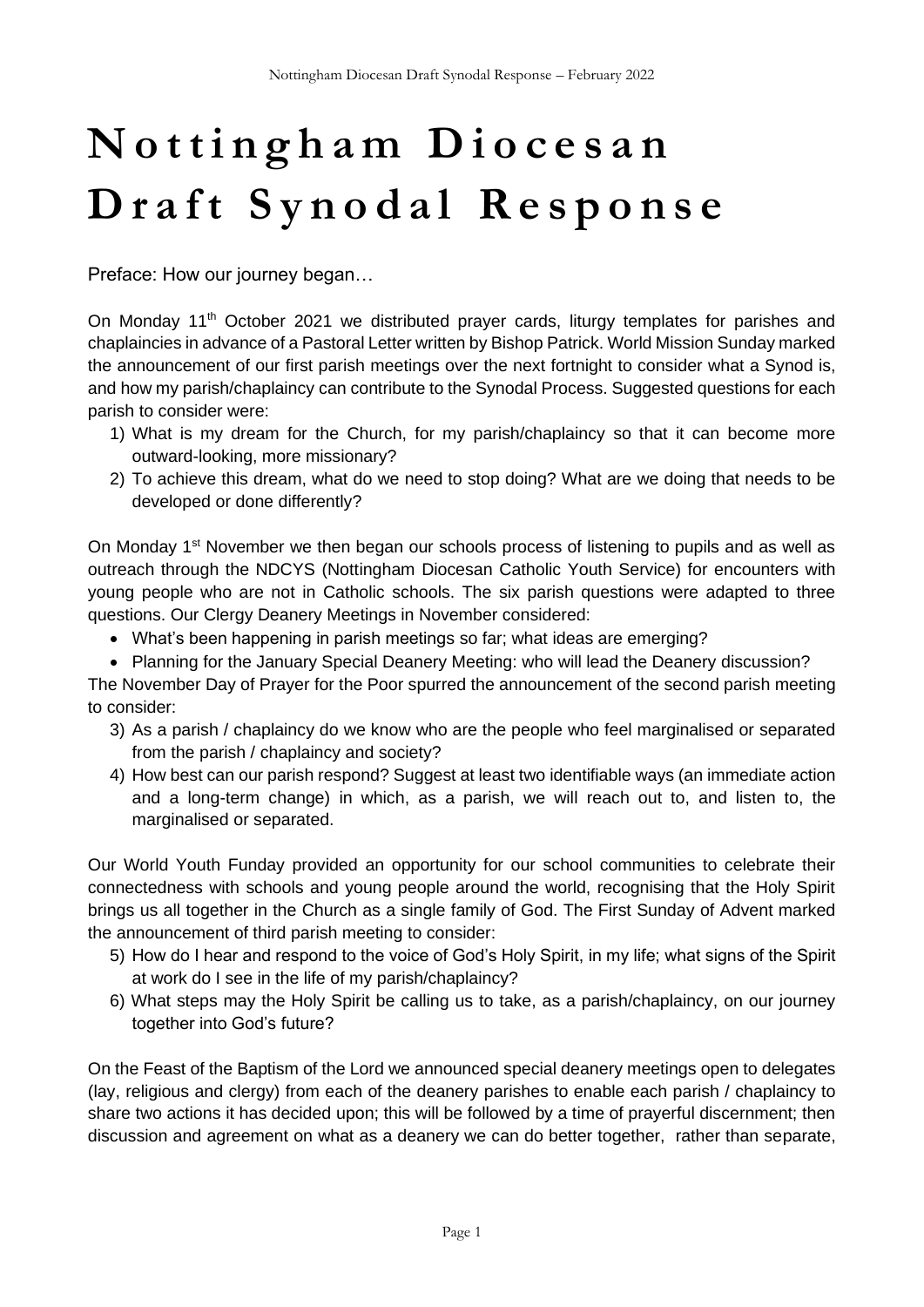to enable more fruitful dialogue with the wider community (ecumenically, with other faiths, in charitable outreach and with civic bodies).

Each deanery then submitted a report which was collated and presented at the Cathedral on the Feast of Chair of Saint Peter in February to share our hopes, dreams and action plans.

| Key:                          |                            |
|-------------------------------|----------------------------|
| [C]=Catholics not in parishes | [R]=Religious              |
| [Cu]=Curia                    | [S]=School Pupils          |
| [E]=Ethnic Communities        | [Sp]=Spanned               |
| [Ec]=Ecumenical Partners      | [T]=Travellers             |
| [L]=LGBTQ Community           | [U]=University Students    |
| [NC]=Non-Catholics            | [W}=Women                  |
| [P]=Parishioners              | [Y]=Young Adults           |
| [Pr]=Prisoners                | [7] Seven Steps Scripture. |

The first steps on our journey…

1) What is my dream for the Church, for my parish/chaplaincy so that it can become more outward-looking, more missionary?

Dreams about Greater Participation

- The need for a greater role for women in the liturgy and leadership of the church. [P]
- To administer the sacraments, cherish each other and build a family in common fellowship of faith but do our church doors need to open wider to encourage people to become part of our faith but also to reach out to people who have no interest in being part of our family and effectively engage with them in some way? [Sp]
- Concern about the points women raise being 'discerned out' by the Bishops, but they are aware that this is a matter of concern and so will probably be careful not to do it [W]
- A greater emphasis on outreach to marginalised communities/groups; a reemphasis on the Common Good! [P]
- Keep up with the times and the issues affecting young people; be at one with their concerns, e.g., Climate Change, Bullying, Social Exclusion, child poverty, diverse family situations etc. Modern websites and develop its youth mission. [P] [YA] [S]
- Everyone should understand that the parish needs many other people and the Parish Priest to enable it to operate and flourish. inspiring peer to peer ministry [YA] [P]
- To see young families at Mass and becoming knowing that they have a vital contribution to make to the spiritual and community life of the parish. [P]
- Church's need to invest more time and effort in building a relationship/bond with its local parish community [P]
- Support of Local chaplaincies. Going out versus just opening the doors and hoping. [P]

Dreams about Church Teaching

- Confidence in herself staying true to the magisterium of the Church [YA]
- A deep desire to see the opportunities of the Second Vatican Council to be realized.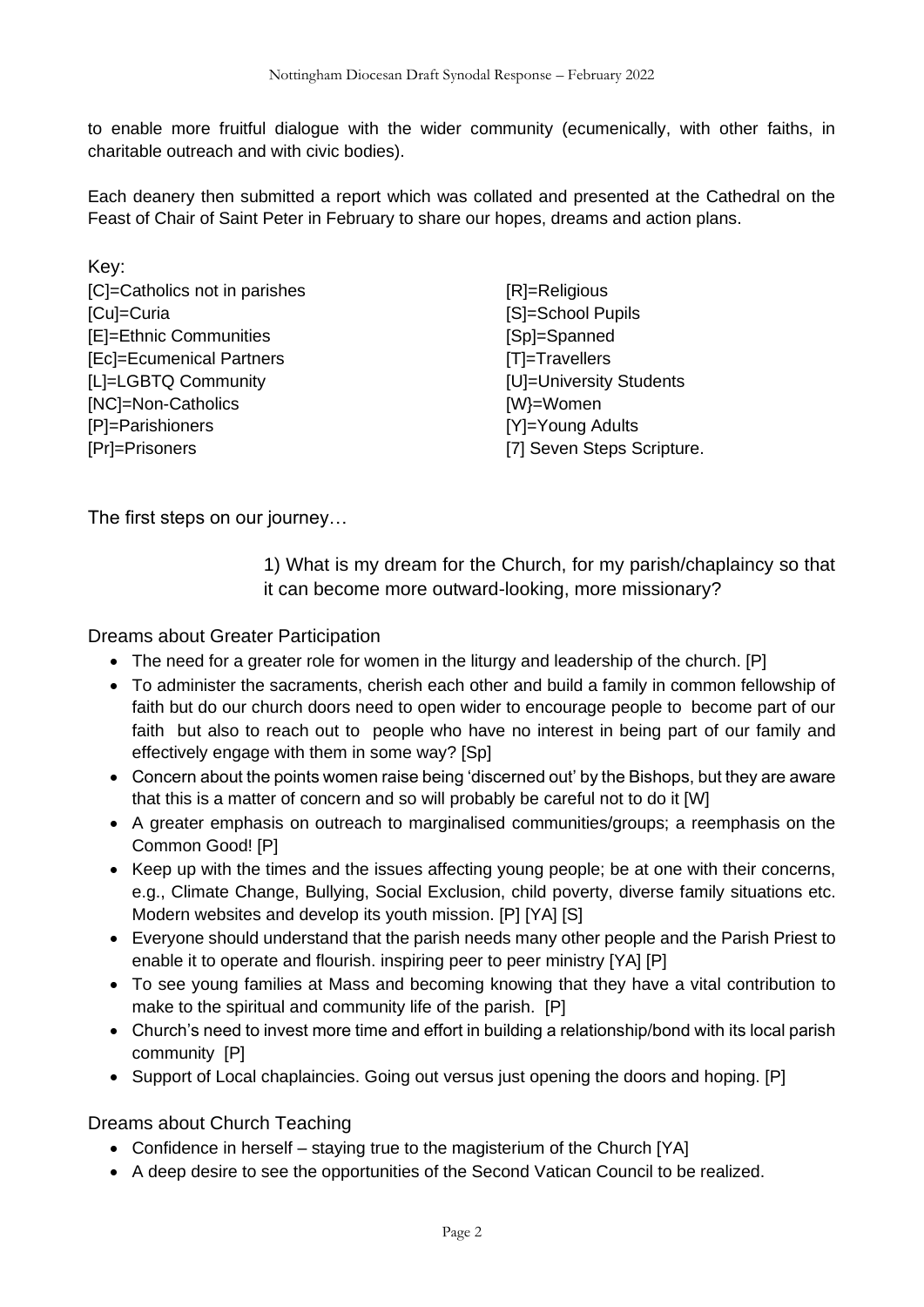- Move from a centralized, hierarchical structure that excludes or alienates people. [P]
- Re-examine church teaching: married clergy, women priests/deacons, divorce etc; a greater awareness of the changing needs of the people and their relationships with each other and diverse communities; [P] [YA] [C]
- Catholic education needs to "re-set" itself, with the Gospel and Christ at its heart. [P]
- Open senior leadership (reserved) positions in our schools to faith-filled Catholics from the LGBTQ community, those who are remarried and those in long-term partnerships. [S]
- The plethora of rules to become a Catholic is hard to navigate [P]

Dreams about working alongside other Christians and non-Christians

- All willing to 'walk' together on the synodal journey, especially with other denominations we need to take ecumenism seriously. [P]
- We need to work with the other churches to build fellowship for the youth, men, women, prayer groups, fellowship and support of local projects [P]
- Would like us to be an organisation that people turn to for help, no matter what their faith, ethnicity, background, circumstances. [C]
- The most painful issue that I feel personally regarding church unity, is that the beautiful Eucharistic meal that Jesus gave to all believers, remains one of our strongest points of separation (between me and my Catholic friends). [Ec]

Dreams to be more welcoming

- The church might be a place where all feel welcome as part of a community and are loved and valued for their diverse gifts and experiences. [L]
- All people with any sort of disability be welcomed, included in whatever happens in our parishes, their needs be considered whenever decisions are made and recognised as the valuable members of the Church that they are. [Sp]
- That our own parishioners return to their church. We can't welcome other people by way of evangelisation if we are incapable of welcoming our own parishioners [P]
- Greater social action is required [U]
- Inclusive of different languages, BSL, disabled access, ministry of women [YA] [P]
- More dialogue more opportunities like this, more accepting of lay roles [YA]
- Try and break the clique, rotating the parish council, back the catechists [YA]
- More school and parish dialogue with support of the clergy [YA]
- Everyone is treated with equal dignity and respect without distinction or preference, without title or hierarchical structure, but all of us working together as a family in the service of our Saviour. [Sp]
- Create a strong community of faith with consistency and accessibility [YA]

Dreams about our Liturgy

- The Mass should be restored to its full form (pre Covid); our churches should be unlocked in between Masses so the faithful (and those seeking faith) are able to sit in quiet contemplation, rather than online Mass becoming the norm [YA][P]
- For all liturgies and catechesis to be relevant to have beautiful liturgies [YA]
- Have faith woven into day to day experiences e.g. Football Mass with Adoration, Pub with a talk on theology [YA]
- Healthy participation rather than observing [YA]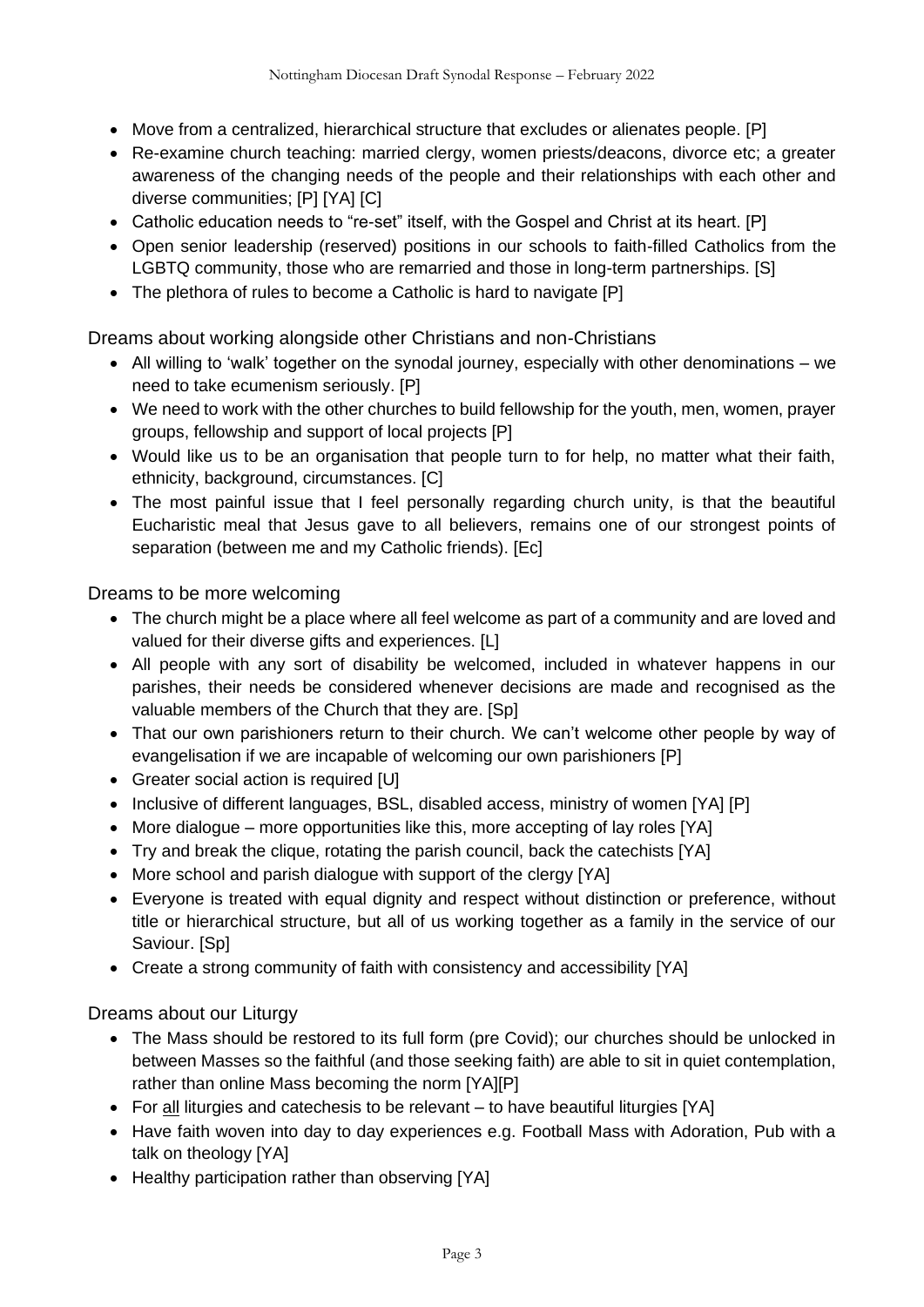- Vary Mass styles; retain online/virtual services; more inclusivity at celebrations; more emphasis on adult catechesis especially on difficult topics;[P] [YA]
- Widen availability of the Latin Mass and other rites [Eastern Churches] [YA] [U]

Dreams about growing in our faith

- To be a true reflection of Christ as his bride. We should live like Christ in his humility, kindness, love for humanity, his boundless forgiveness, and his quest for lost souls. [E]
- More Catechesis to increase knowledge and understanding of the faith. [YA] [P]
- Evangelise and Form Mass-goers! [YA]
- That the word of God can be spread throughout the world and that families and individuals come together to pray and understand the scriptures. [P] [YA]
- People have good intentions, but many have not had the encounter experience including knowledgeable catechists who don't operate with the Holy Spirit. [P]
- Reinforce the commandments, 'you shall love the Lord your God with all your heart, and with all your soul, and with all your mind and love your neighbour as yourself [P]
- Weekday Mass at times people who are working can attend, other opportunities outside the Mass for prayer and to connect with faith [YA]
- Priestly formation shouldn't be all at Seminary. Women need to be involved in the training too. [P]

Dreams about more fruitful communication

- Pandemic made evident that parishes are not 'real' communities no records, email addresses, etc., [W]
- The Church needs a greater culture of transparency so that everyone feels they have a stake in the business. Confidentiality sometimes seems to be used asa reason for not sharing information. [C] [P]
- Evolve our church from grey haired men making decisions in clandestine rooms [P]
- The Church should stop treating us like ignoramuses and use the skills of all [P]
- The church needs to question why Catholics in some other countries are drawn to worship, why is the Briars successful and transfer these values. [P]
- Stop talking about rebuilding and commit resources to rebuilding. [W]
- Often parishes splinter into small closed groups with no cross communication. [W]
- Giving witness to our faith and belief through our words and actions in conversation with friends and acquaintances who may not be Catholic or even church going. [P]

2) To achieve this dream, what do we need to stop doing? What are we doing that needs to be developed or done differently?

Explore our use of buildings

- Addressing the use and the number of buildings in our local area. [P]
- Improve Parish facilities– improve hall seating good coffee machines [YA]
- Keeping churches open. Really important, even when there is no resident priest. [W]
- Use the space of the Church more creatively take out pews and make room for a toddler space, child friendly notice board. [P]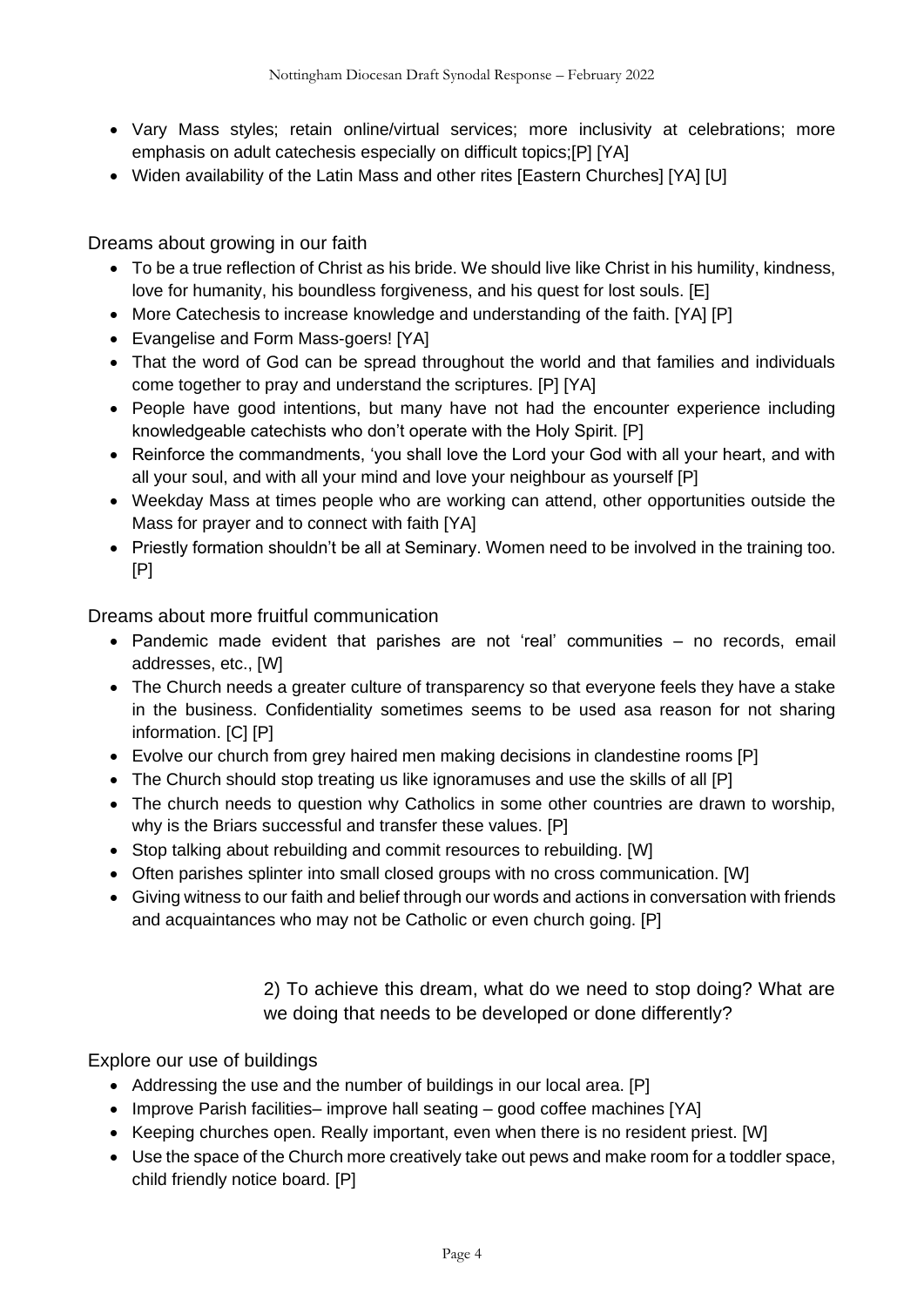Explore our relevance

- Encouraging younger members of the church and younger families to participate in the life of our church communities. [P]
- Being active in the community, beyond the church building. [P]
- Ongoing exploration and development of faith or communities become lukewarm. [P]
- Keep reminding and encouraging parishioners to help the Church, ask them to consider what they can give or do for the Church and to celebrate what the Church does [P]

Exploring our prayer and worship

- Making the church community more than Sunday Mass. [P]
- Helping people find their way back to the church, refocusing on Jesus' teachings. [P]
- To pray every day especially for the Church, its community and Parish Priests
- Seek God in prayer, in the sacrament of reconciliation, retreats, [E]
- I would like more lively music at Mass. [T]
- More activities are needed for children at their level. [T]
- More formation in faith and lively celebrations e.g., healing services are needed to counteract the Born-Again Christian; Nightfever. Adoration [P] [T] [YA]
- Serious worship that draws us to the transcendent and is at the heart of our faith. [U]
- More encouragement for taking on more roles in the Mass [YA]
- While forming committees etc. it is equally important to pray, hear and discern what we are being called to do when we are being asked to 'dream'. [C]
- A strong emphasis on Sacraments, the Saints Pilgrimages and traditional devotions [U]

Exploring education and catechesis

- Address the crisis of ongoing adult formation and the unfortunate exclusion of working persons from being able to attend daily Mass/word and communion. [P]
- Equip everyone, there are many courses available. We need each one of us to have that initial encounter experience then identify our calling. [P]
- Move from our corporate CMAT Leadership Model to a Wisdom Based Model. Appointments are made from those exemplary teachers nearing retirement who are invited to share their gifts for their love of their faith rather than a huge salary. [S]
- Orthodox teaching and preaching. Particularly moral teaching and aesthetics [U]
- The Church's stance on Artificial Intelligence and Metaverse and digital world [U]
- OFSTED for parishes and move away from a focus on buildings and anxieties. [YA] [P]
- Don't expect the parents and the schools to do it all [YA]
- Catholic Schools to teach the meaning of Latin words [YA]

Exploring our inclusivity

- The parish (and the Church at large) should continue to promote and, where necessary seek to extend, an 'inclusive' environment in all aspects, recognising the importance of engaging with the diverse nature of the parish community. [P]
- The church needs to stop: Talking about LGBT people as other, using unfriendly terms such as homosexual (for example use gay), being swift to judge and slow to listen. Covering up and hiding behind a document about what constitutes a 'practicing Catholic' in school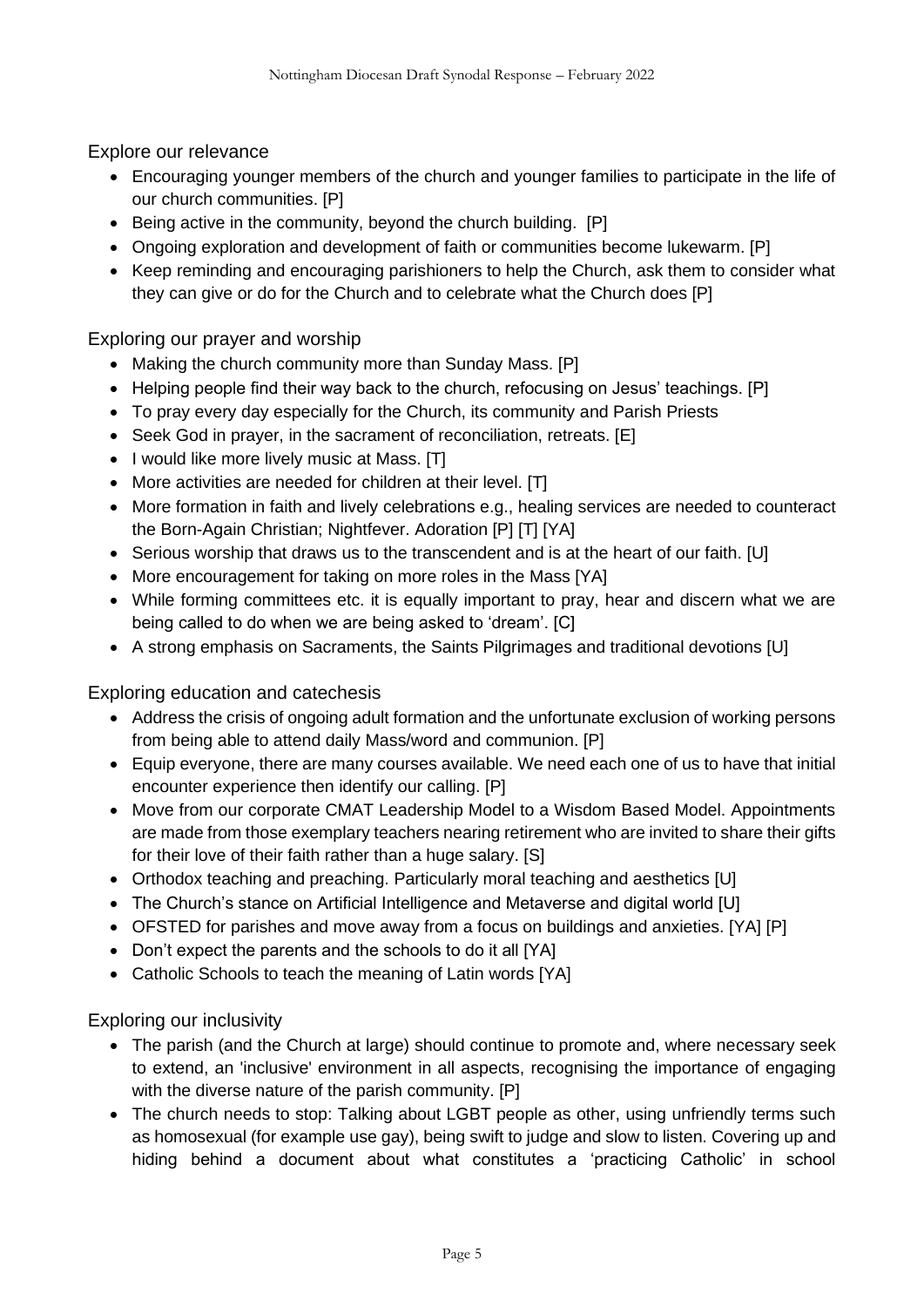appointments. Bishops who are openly hostile to LGBT+ people in places like Poland, Nigeria and in some US dioceses. [L]

- Ask parishioners to be kind and caring to others, inviting them to join the parish [P]
- Eradicate clericalism and remove terms such as 'intrinsically disordered'. [L]
- Actively listen to the lived reality of LGBT+ people, accompany, care for and offer healing for the past damage done to some of these baptised Catholics.
- Stop being exclusive; judgemental; negative; violent; precious; let go of hurts; hierarchical; we don't have all the answers; male dominated; legalistic; selfish; insincere; divisive; intolerant; male dominated; clergy dominated [R]
- Travellers now like to be more involved in parish life and would like to be more included as welcomers, readers, and other parish ministries. [T]

Exploring our connection with others

- Missional communities based on areas of interest places to bring friends who aren't catholic to ease them into church [YA] [U]
- Making things more accessible Lourdes is expensive [YA]
- Greater diocesan communications the diocese is bigger than just Nottingham! [YA]
- 5-a-side football tournaments between parishes [YA]
- When all Wings are together there is a different atmosphere and there is a different atmosphere with Church on the "out". [Pr]

Explore leadership

- Everyone has a part to play; tap the potential of our cultures; develop CARITAS; be more visible in the locality; penitential services with general absolution; live the Gospel; formation at every level and for everyone. [R]
- Lay people want to be respected as grown-ups able to take responsibility, make decisions without clerical oversight; clergy have arbitrary powers, can make decisions without consulting, lack skills in teamwork and collaboration. [W]
- Many older people reflected that it is time for the next generation to step up [W]
- Rather than the parish council, have regular meetings for 'parish team' with representatives of every group in the parish [W]
- Appoint salaried Parish Directors where priests are not available. [W]
- Formalise and honour lay ministries. Train lay people to officiate at baptisms, funerals, wordand communion services. Deacons could take on more leadership roles [W]
- The agreement here is that Catholic Students need to stand up and be counted. [U]

Explore what we do well

- A place to gather and speak to, come close to and seek forgiveness from God [Pr]
- I experience healing, trust, compassion, kindness, and forgiveness. [T]
- The Mass and sacraments are important to me and my family. [T]
- At a time of difficulty, the Church is where I can go to be supported and listened to. [T]
- Wherever I travel to the first place I look for is the Church and always feel at home. [T]
- The Church understands my culture when I am celebrating the sacraments and that is important to me and when I am struggling the place I want to visit is the Church. [T]
- The reception of the sacraments is important to me and my family. [T]
- Parties and social events [U]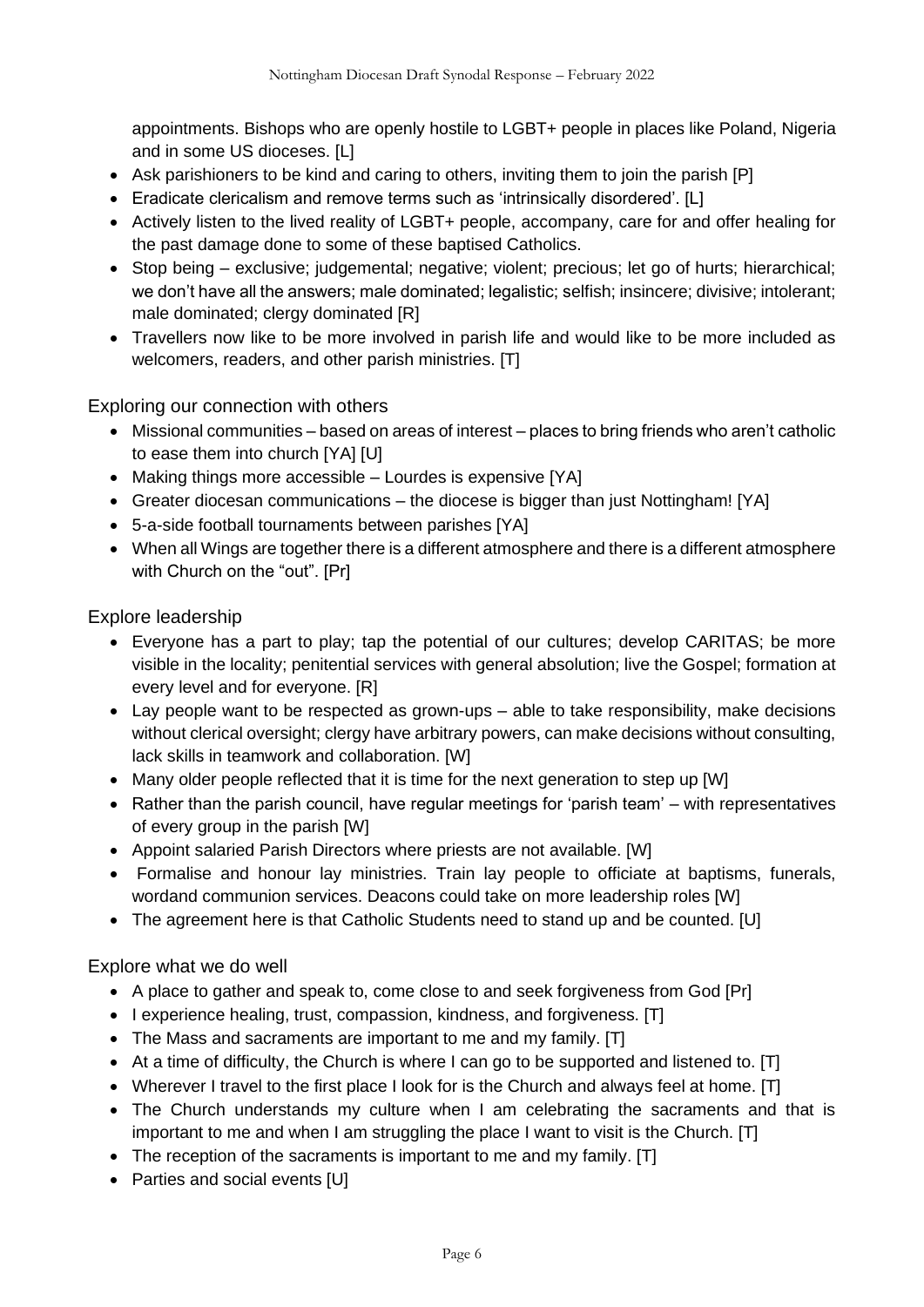3) As a parish / chaplaincy do we know who are the people who feel marginalised or separated from the parish / chaplaincy and society?

Welcoming as key to mission

• Inclusion needs to be a key driver of missionary activity – especially regarding those who feel marginalized and separated from the church e.g., divorced, LGBTQ [P]

Welcoming those not able to celebrate in church

- The sick and housebound are important members of our parish family. [P]
- We do not know those who are marginalised [P]
- COVID has created a wish not to be physically present in some communities. [P]

Welcoming our growth in learning

- The Church is not in the twenty-first century in its outlook and not accessible [S]
- Barriers must be broken down and opportunities for growing, learning, sharing must be encouraged, a community where everyone is valued. [S]
- Students felt that people were now scared to attend Mass and be labelled Catholic because of all the adverse publicity around abuse in the Catholic Church. [S]

Welcoming those who feel / are separated

- More follow up for the children who disappear after First Communion and welcome those who are part of the LGGBT+ Community. [S] [P]
- Be less judgemental, stop stereotyping and be more supportive [S]
- Excluded communities; this may vary from the sick, the disenfranchised youth, those with undocumented immigration status, those battling financial challenges. African students struggling with studies, loneliness, paying school fees. [E]
- Map out the current church goers and invite them to 'seek and find the marginalised rather than make assumptions that the church is not interested or concerned. [R]
- The Church has much to learn from secular society; including people who 'don't fit'
- Church response to refugees, asylum seekers and human trafficking very positive. [W]
- Young people may be puzzled and shocked by Church teaching sometimes incredulous; not impressed by perceived double standards. [W]

Welcoming difference

- To be sensitive to cultural differences and preferences in styles or worship whilst maintaining the uniqueness, integrity and excellence of our traditional liturgies. [P]
- Diocese /Parishes need to be ready to pay for professional skills where these are needed new technology, fund raising, training, music. [W]
- For too long they [People with disabilities and learning difficulties] had been seen as passive receivers of whatever the Church decided to allow them to be included in but had a distinctive contribution to make, as valuable as any other [Sp]

Welcoming the contributions of a non Faith based community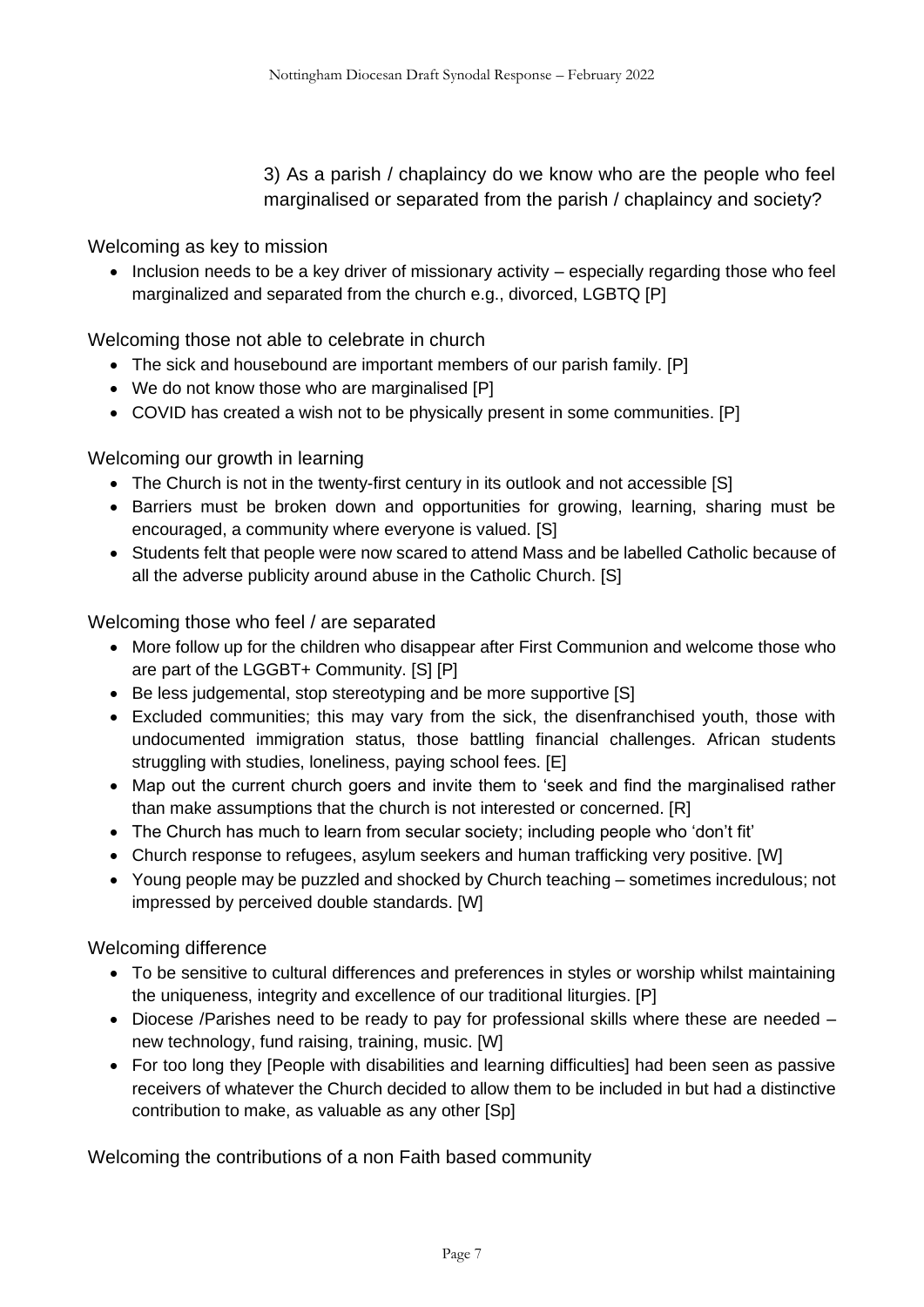• In terms of society, it is those who have lost their faith in Christ our Lord. They lack the means to mitigate their pains and difficulties because they do not know how to access unconditional love that God alone can give [P]

> 4) How best can our parish respond? Suggest at least two identifiable ways (an immediate action and a long-term change) in which, as a parish, we will reach out to, and listen to, the marginalised or separated.

#### Immediate Action

Actioning a vision of unity

- A quality census programme to allow an effective communication strategy [P]
- To implement a welcoming group and to find those Parishioners who are not on the Parish List to better Communicate. [P]
- The Diocese is Nottingham-centric with little understanding of the challenges and possibilities of the four counties within their remit. [P]

Actioning sacramental growth

• Sacramental life – sacramental preparation being more than a programme, but an evangelization of families; sacraments as a welcoming point to the church community, rather than a "hurdle" to be overcome. [P]

Actioning outreach

- Greater outreach towards the marginalised, through practical support and advice from a the parish community to anyone who needs it; support refugee and asylum seekers; be more welcoming to the stranger with more social opportunities [P]
- Produce a Welcome Card to be given to new parishioners and follow this up by offering a Welcome Pack to the respondents. Send out the parish newsletter along with their own newsletter every week [S] [P]

Actioning stewardship

• Plant trees; recycle; re-use and throw away less; be kinder and more considerate; call out bullying, homophobic attitudes and language, sexist and non-inclusive language; don't gossip and use the internet/phones for the wrong reasons – ie, to hurt, undermine or slander people; reach out to the local community especially the sick, elderly and housebound; work with the SVP to establish 'Young Vinnies in schools; more prayer spaces and resources; school chapels, and school chaplains [S]

Actioning more fruitful celebrations

- To encourage families to church with music and a revitalised little church. Encourage some of the parents to volunteer. Try and make more of a celebration and coffee after mass. (This action is underway with meetings planned with volunteers) [P]
- To restore the social life of the parish to what it was prior to the Pandemic [P]
- Invite the parishioners to the liturgies in school which are led by the children. [S]
- A more active prayer life both within the church and in Catholic homes. [P]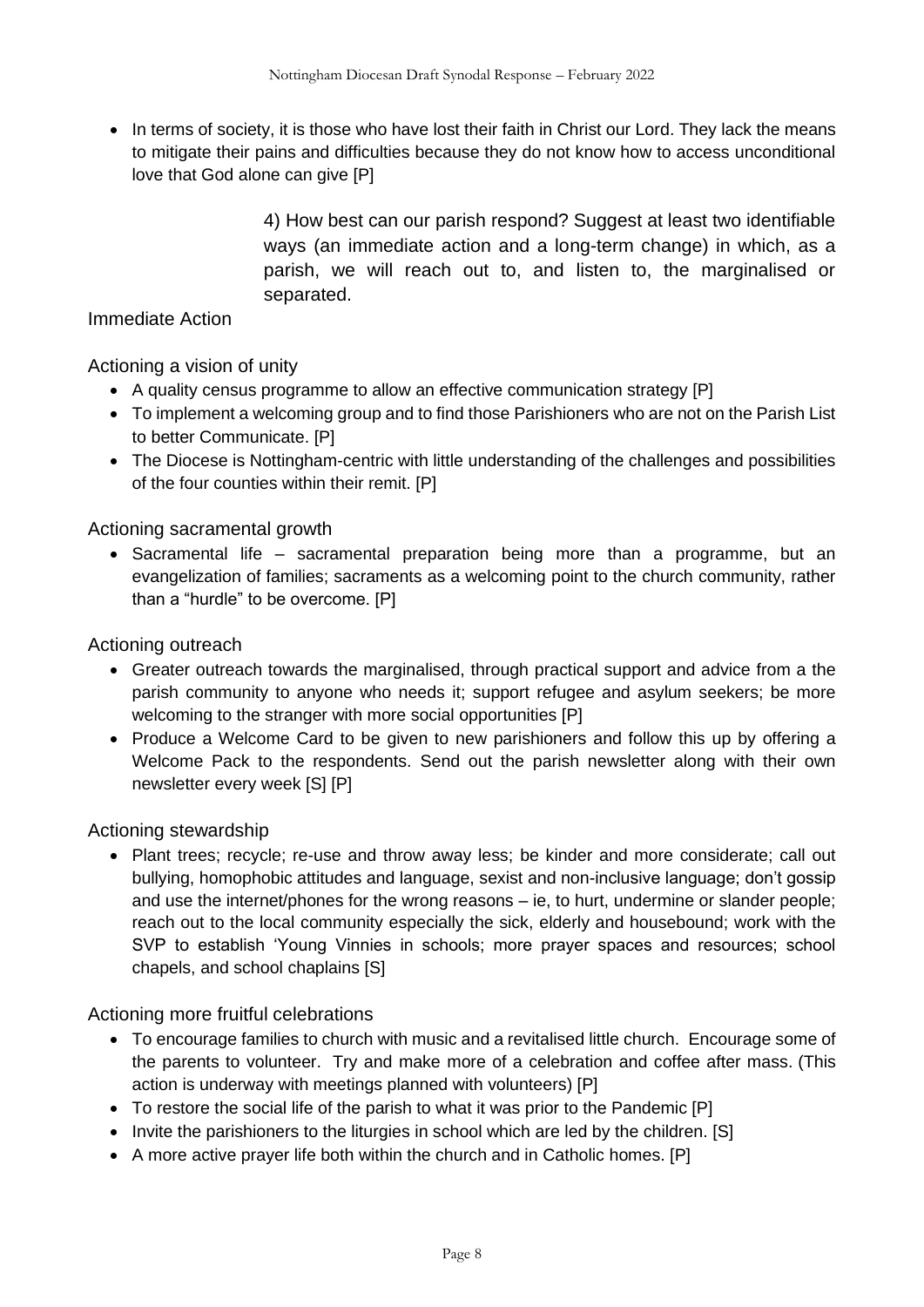Actioning a learning culture

- Catechesis of the parish: personal à mission àevangelisation. [P]
- A young person from the School to be invited onto the PCC for one year term. [P]
- Educate/ promote the sacraments more (Communion etc). [S]
- More school visits to church to understand the religious artwork and symbolism. [S]

### Long-Term Changes

Changing from maintenance to mission

- Develop Personal Prayer opportunities and retreat days involve parents in these too [S]
- Appoint a 'welfare officer' in every parish, who would work with a team within the parish to keep regular contact with those in need [P]
- RE Department, Chaplaincy and Clergy to speak to students about the concerns and misconceptions students have on a range of moral issues [S]
- Develop greater unity between the Protestant and Roman Catholic church in this city can we make it easier for Roman Catholics to bless our city in a meaningful way [Ec]
- Only put out good news –put out bright photos not just dark and gloomy ones [YA]
- Mission team that would work with the parish (not the role of NDCYS) [YA]
- Priests need to listen and be more welcoming of new people [YA]
- More charitable giving [YA]
- More advertisement videos for different events [YA]
- Doing more stuff for the environment e.g. more projectors and less printing [YA]
- Support hub for parishes at deanery level [C]

Changing from being served to serving others

- Looking to become a "Hub" for services to the local community, [P]
- Improve communications and encourage more volunteers; [P]
- A church of community vs a church of strangers [P]
- Bereavement Group (this was requested repeatedly) [P]
- Ensure parishes have enough staff to achieve what is required of them [C]

Changing from exclusivity to inclusivity

- All Masses should be advertised in all the deanery parishes; develop stronger links between the parishes; wider use of technology and more professional; offer on-line courses; be proactive and positive about God's call to the priestly or religious life. [P]
- To run a café or a soup kitchen after mid-week Mass for people feeling isolated [P]
- Ask the parish council to take a more active role in the synod process. [P]
- International Mass at Pentecost led by communities from all over the world. [P]
- Visiting Catholics who are sick and going through difficulties. [E]
- Engage with members who no longer come to mass through social media. [E]
- Be welcoming when Travellers visit your parish and look at ways in which you can build relationships with them positively. [T]
- Carry on streaming to allow the housebound to connect to their parishes [P]
- Pastoral Team to ring the elderly/ housebound. [P] [Sp]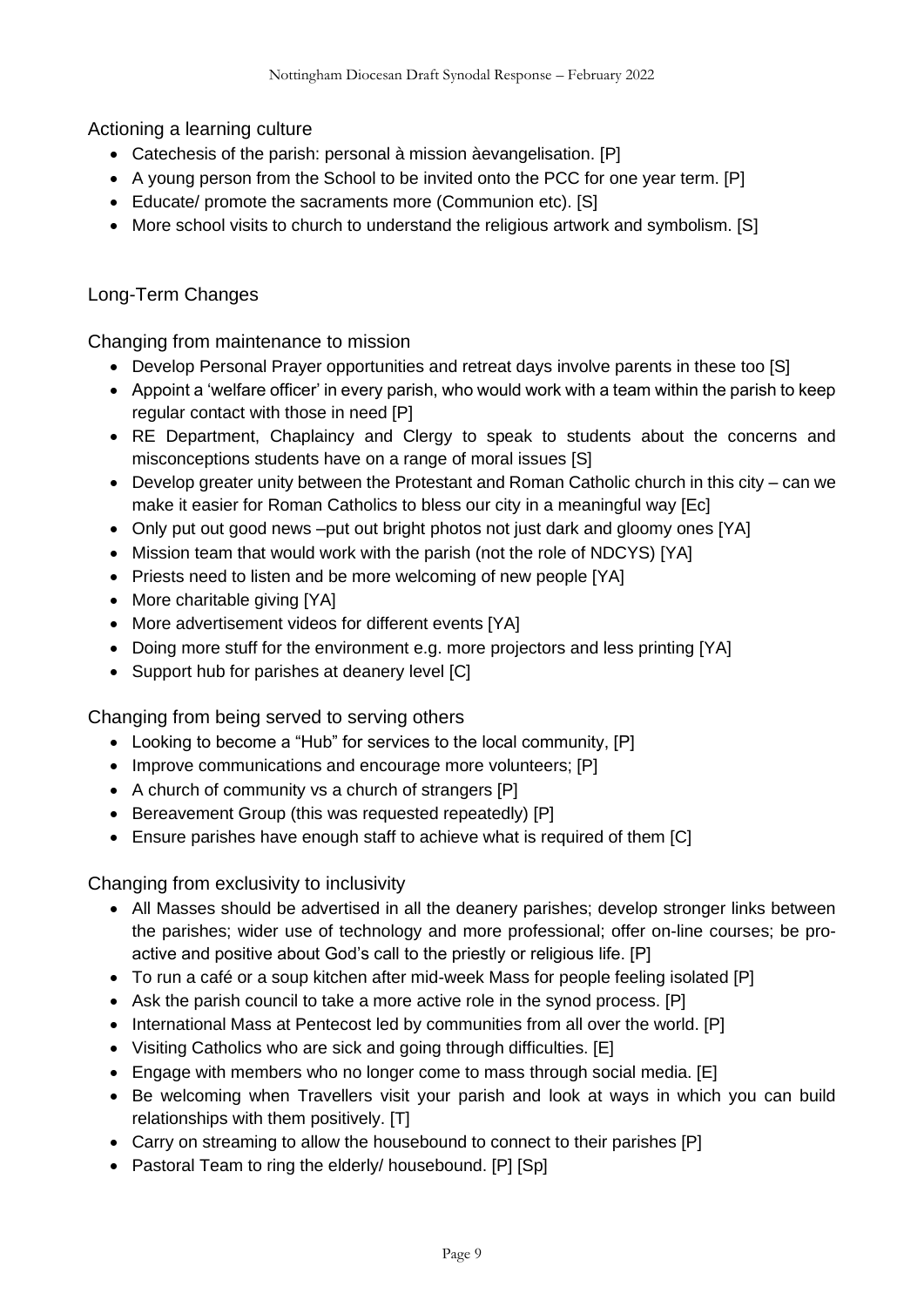• Preserve and protect life from its beginning to its end. Particularly those born with or likely to be born with disabling conditions and support those families. [Sp]

Changing from lone rangers to collaborators

- Greater collaboration between schools and parishes in key events [S] [P]
- Be an invitational Church, focus on welcome ministry/hospitality team [YA] [P]
- Support young people by appointing Youth Ministers to engage with them at parish and Deanery level and prepare them for a meaningful role in society [P]
- It is time for serious thinking, not just going back to that way it was. If we can see and understand the problems, it's up to us  $-$  the laity  $-$  to do something about them. [W]
- The importance of friendship, drawing people into groups and activities. [W]
- Setting up a Parish Council [P]

Changing from education to formation

- The need to address the crisis of ongoing adult formation [P]
- Reform our parish into domestic church units that will facilitate formation and evangelisation. [P]
- We need many people in our church as catechists and training are imperative. [P]
- To develop a Parish Pastoral plan [P]
- First Holy Communion Children adopt an older parishioner as a prayer partner. [P]

Changing from reactive to proactive

- Review notice boards, social events, and the liturgy to see if they could be more welcoming and inclusive. [P]
- Explore and implement a range of communication techniques to try to get input of thoughts and ideas from a wide range of people. [P]
- A 'What's On event to which groups will be invited to send a representative(s) to run explain to the community will be invited how they can be involved [P]
- Review previous consultations and assemblies that have taken place and ensure any outstanding action is progressed. [P]
- Carry out an evaluation of people's needs. [P]
- Reach out to new housing developments. [P]

5) How do I hear and respond to the voice of God's Holy Spirit, in my life; what signs of the Spirit at work do I see in the life of my parish / chaplaincy?

Hearing through Prayer and Scripture

- Coming together in prayer especially Exposition to rebuild relationships [P]
- Lex Orandi, Lex Credendi, Lex Vivendi, means that prayer and belief are integral to each other and that liturgy is not distinct from theology but also builds on our relationship [P]
- Encourage Prayer groups and Bible Studies, perhaps in each other's homes [P] [E]
- Attending to the things of God and coming to Mass [E]
- Meditation and prayer based on scriptures and reflecting upon this in order to spread the Gospel, in the family and towards our neighbours [P]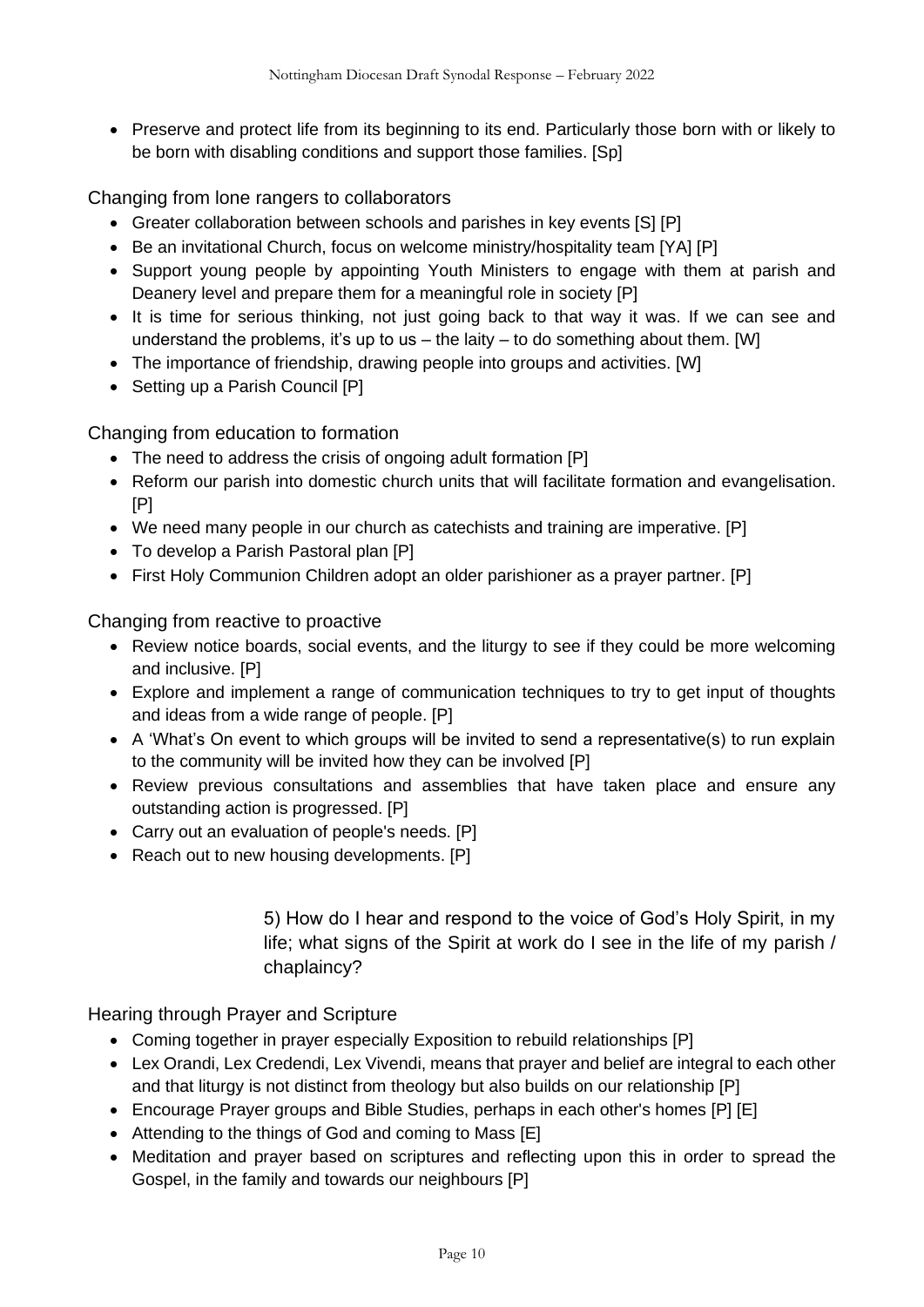Hearing through communication

- Better communicate of ideas and things that are happening across the Diocese. [P]
- We can appear unfriendly whilst trying to respect newcomers' privacy. [P]
- To encourage more participation in activities rather than leave it to the few. [P]
- Much more communication which is open, honest and true. [P]

Hearing through celebration

- Parish churches could organise together common feasts with neighbouring churches of other denominations, especially Anglo-Catholic churches. [P]
- Organise regular pilgrimages and support diocesan pilgrimages [S]

Hearing through the community of faith

- By supporting the church through a stronger community, we would become more welcoming of marginalised people and more evangelising. [E] [P]
- Families and friendships that support each other in times of need. [P]
- Action in community eg, Refugees; fund raising for charities. [P]

6) What steps may the Holy Spirit be calling us to take, as a parish / chaplaincy, on our journey together into God's future?

Growing in discernment

- That Scripture sharing groups based on the Seven Steps model should be established throughout the Diocese; these would be open to priests, religious and lay people; they could be lay led but would need, as a minimum, the support and encouragement of parish clergy. Such groups could have a significant role in the development of a more mission focused Church. [7]
- The signs of the Holy Spirit already at work: Volunteers, active laity [P]
- Whatever loaves and fishes we bring, God will multiply. [P]
- By encountering Christ and practising what we preach. [E] [P]

#### Growing as evangelisers

- Adult formation "We need to evangelise ourselves to evangelise others" [P]
- By spreading the word of God to family members and friends. [E]
- To remember the commission given by the Lord to make disciples and evangelise. [P]

Growing in hospitality

- Many members remain anonymous and cold. The community should imitate the life of the early Christians and the Apostles. [P]
- Inclusivity with no exceptions, we need to welcome all, even if personal circumstances mean we cannot always live the expected ideals of Church [P]

Growing in humility

• The Church needs to give a public "genuine" apology, supported by publicised action, to those it has damaged/abused - this is the first step needed to regain the trust [P]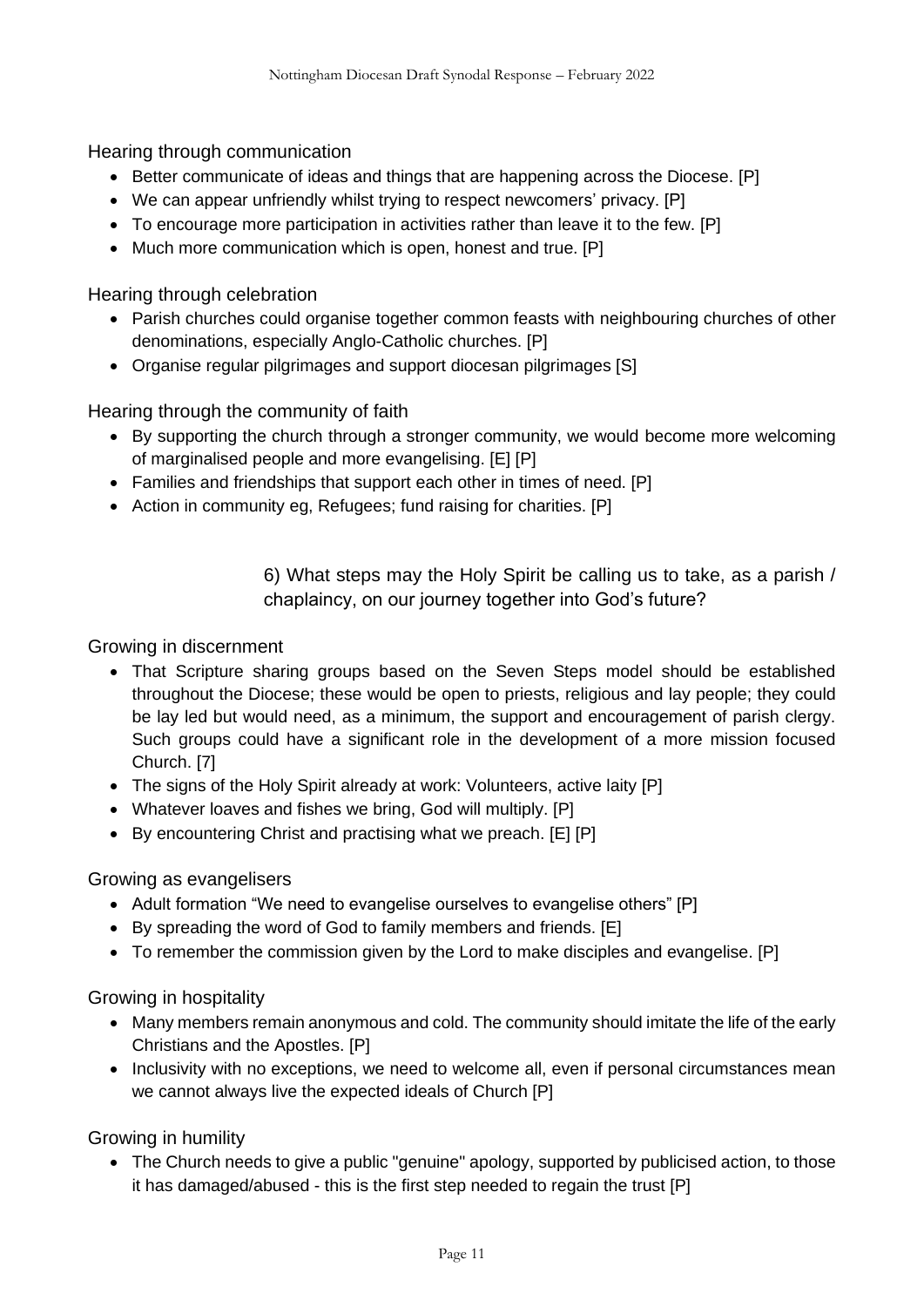- The Church is declining in membership, not just the Catholic Church, across the board, we need to understand why the Church is no longer relevant to people [P]
- Removal of some masses and closure of parishes results in the eroding of parish communities and reinforces the message of "irrelevance'. [P]

#### Growing in communion

- Share good practice with neighbouring parishes e.g. Catechesis and outreach [P]
- Pray together on a regular basis (creating a rhythm of prayer), so that we can listen collectively to the Holy Spirit and what God is calling us to do. [C]

Growing as communicators

- Really Engage with social media Meet young people where they are. [P]
- To use the rich variety of resources available to evangelise- possible funding [P]
- Catholic community needs to reboot, refresh, re-educate, update. [P]
- Create a family outreach team in union with Catholic schools [P]

Growing in empowerment

- Empower the laity by equipping them to be outspoken on social issues [P]
- The declining number of priests is an opportunity for the church to re-evaluate [P]
- Deanery Faith Co-ordinator to develop opportunities for faith discussion [P]
- A deanery co-ordinator (not a cleric) to get info from parishes and disseminate it [P]
- A lay Synodal deanery team [P]

The next steps on our journey…

#### Epilogue

#### From Listening to Discerning

Through Lent to Pentecost each parish, school and chaplaincy is asked to make use of this period to begin implementing the two actions it decided to take forward and each deanery is asked to do the same. Pentecost then offers a special time to celebrate the movement of God's Holy Spirit within our diocese over these past months, and to begin to discern afresh where the Holy Spirit is leading us, the People of God, in our Diocese of Nottingham.

What the Synodal Process has taught us

- There was a strong sense that the synodal process has not been fully thought through, and that there are many highly skilled and competent lay people in the Church with professional experience of qualitative research, project planning and project management, and research quality control, who could be invited to help improve the process. [We have five universities and a lot of advanced engineering businesses in the diocese and they all teach or practice these skills]. [W]
- Noted that deanery event [Leicester] seems to have been dominated by clergy. [W]
- Parishes are supposed to have two people leading synodal process, but who are they? Diocesan leads are Joe Hopkins and Fr David Cain. Good to have more diversity – women, people from the ethnic minority communities - to ensure that all voices are included in the Report. Would be helpful to have more people involved in drafting/editing the Report for the same reason – diversity of perspectives. [W]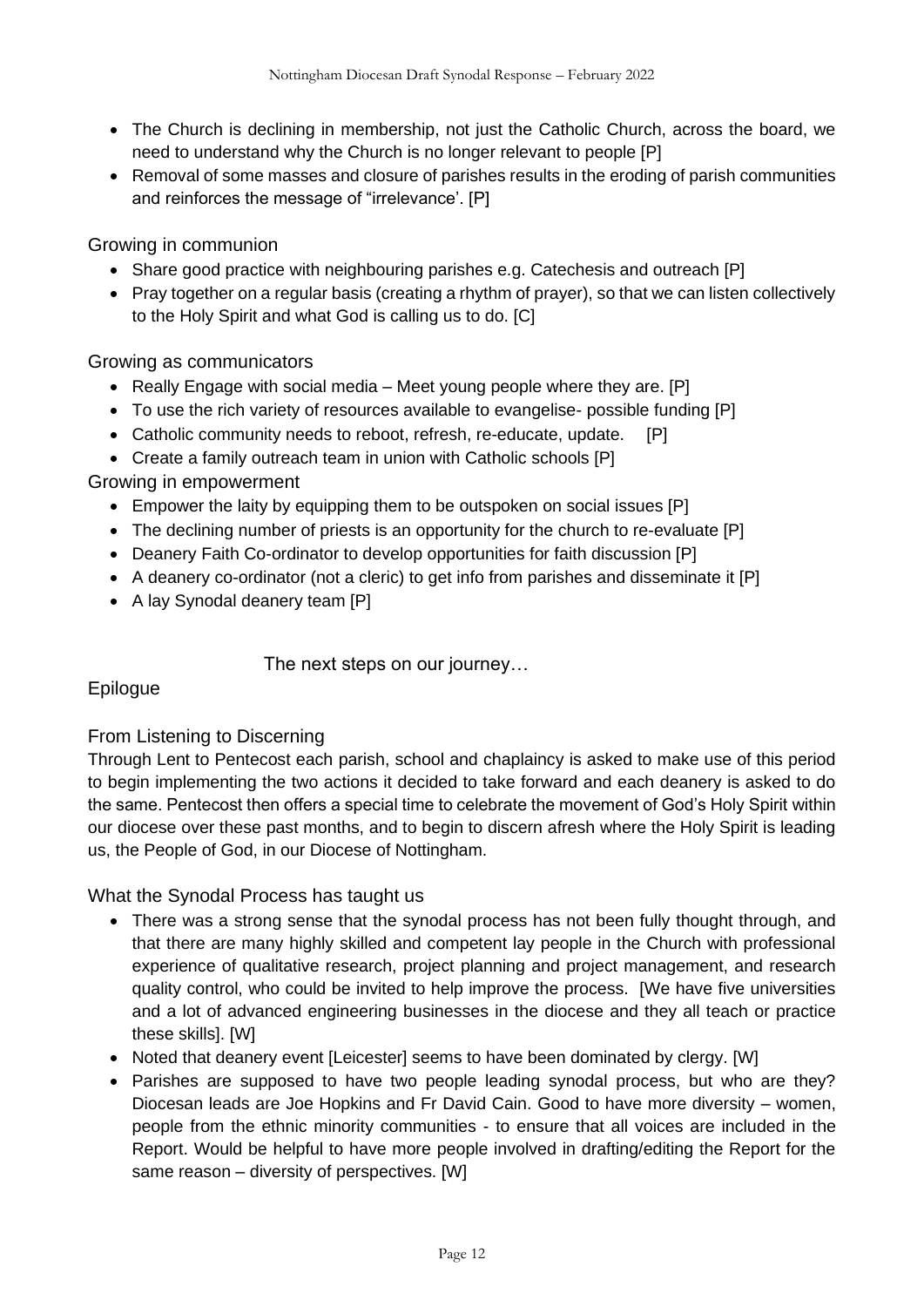• There will be no real outcome of next year's event and all the preparation that is going into it, unless each one of us dedicates ourselves once again to 'the mission' that Our Lord is giving to us. [Sp]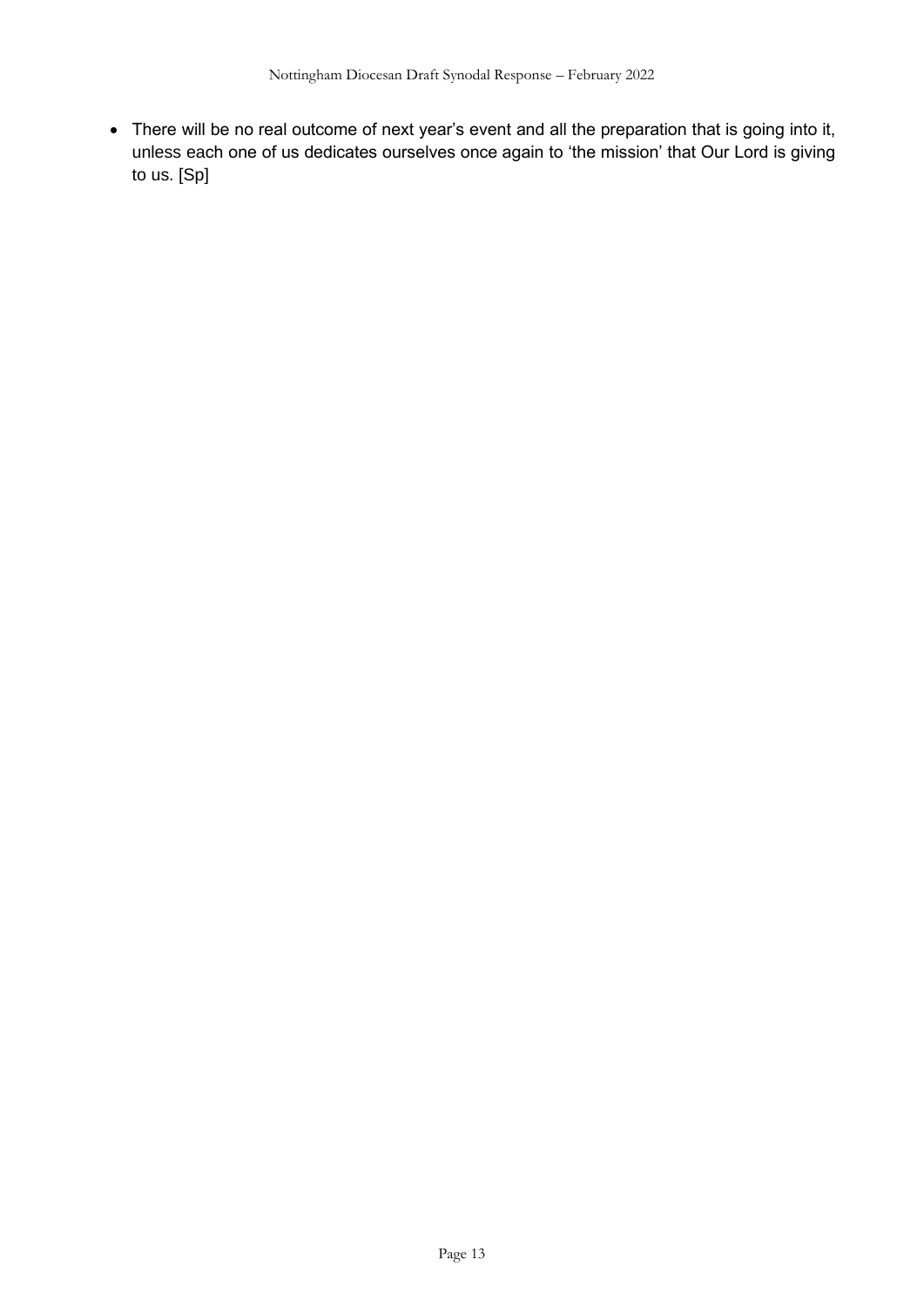

# **B i s h o p P a t r i c k ' s** Initial Response

Thank you to everyone who has generously contributed to this draft diocesan Synod Report. You will see from the key to the contributors at the end of the Preface page that, in the short time we had, a genuine attempt was made to engage contributions to the diocesan Synod Process from as wide as possible. There is certainly much for me, and for all of us, to reflect upon and respond to in our parishes, chaplaincies, schools, Religious Houses, diocesan Curia and organisations. Points about doctrinal matters in this report, which cannot be acted upon at diocesan level, will also be sent directly to the Synod Office in Rome.

I would now encourage you to join me in further prayerful reflection upon this draft report, as we seek to be open to the guidance and inspiration of the Holy Spirit. Please feel free to send any comments or further contributions to Joe Hopkins and Father David Cain (contact details below) by Saturday 19<sup>th</sup> March, the Solemnity of Saint Joseph, Guardian of the Church. The final diocesan report must then be sent by Friday  $8<sup>th</sup>$  April to the Synod Coordinating Team of the Bishops' Conference of England and Wales who will then draw up the National Report from the 22 dioceses. Our own diocesan Synod Report will then be distributed widely across the diocese at this point. The National Synod Report once completed, will also be widely available.

Meanwhile, beginning this Thursday, 24<sup>th</sup> February (see the dates below), I will be travelling to the deaneries to present the challenges facing our diocese and the reasons for the proposed re-organisation of the deanery grouping of parishes across our diocese. I will be accompanied by the two Vicars General, Canons Eddy Jarosz and Joe Wheat, the Chief Operating Officer, David Lawes, and the Episcopal Vicar with oversight for the work of our diocesan Curia, Canon Paul Chipchase. Each evening will also provide an opportunity to present the proposed plan of reorganisation to parish representatives and clergy, and to share the support that the diocesan Curia will be offering to parishes to support this reorganisation and help enable more missionary initiatives. The parish representatives and clergy will discuss the proposed reorganisation that evening, and will then bring the plan back to their parishes for further discussion of how to make it work. This proposed plan, some of which has already been implemented by parishes, seeks to help our parishes, schools and chaplaincies to be better supported in becoming more outward-looking and